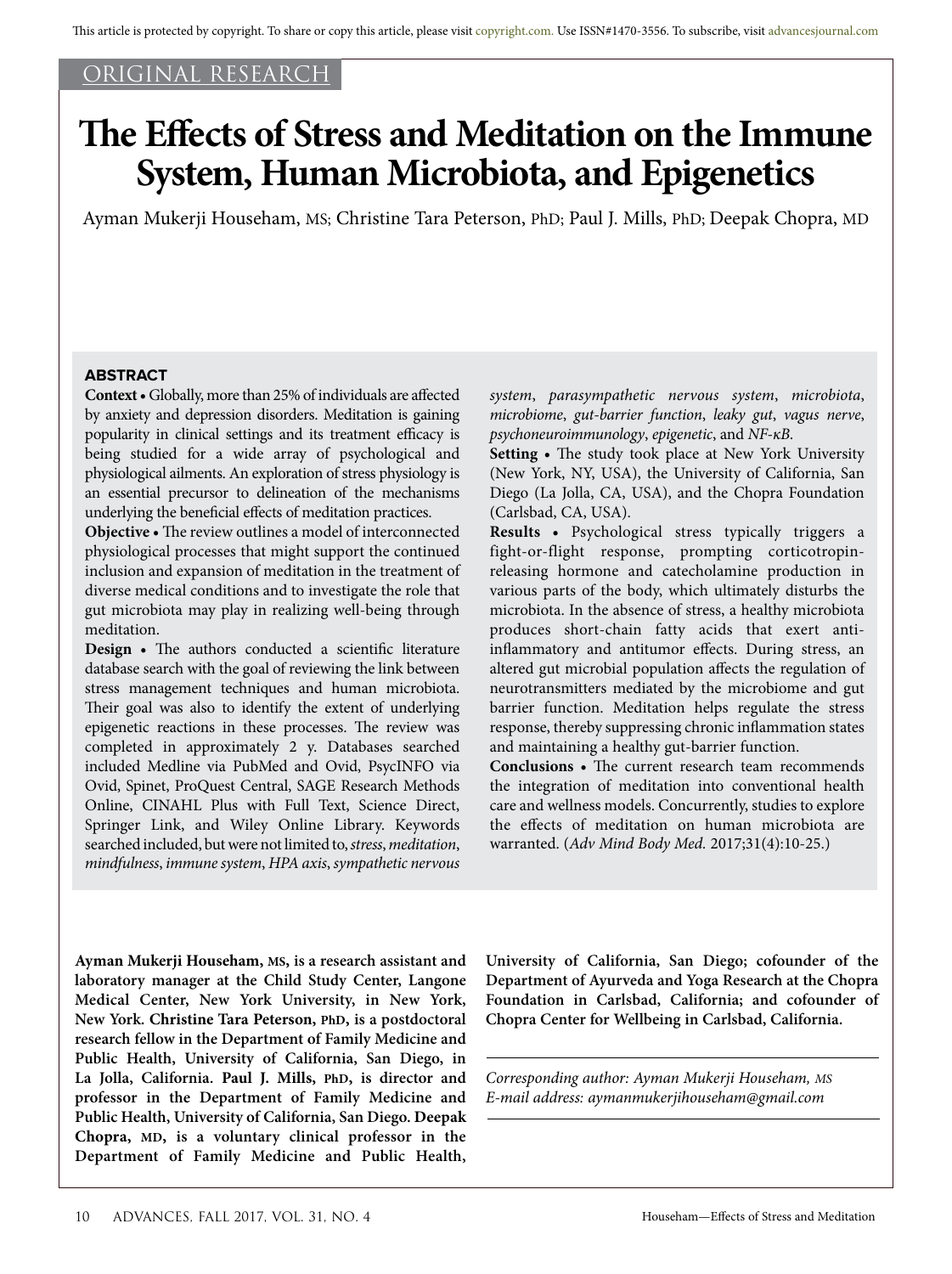The Buddha taught followers how to end suffering (ie, *dukkha*) and to rise above the inevitable experience of illness, aging, and death. A positive or even neutral mindset (ie, *sukha*) is the prescription to overcome suffering.

The undeniable truths that bewildered the Buddha still exist. The world has made apparent progress, yet life has become increasingly overwhelming. Globally, more than 25% of individuals are affected by anxiety and depression disorders.<sup>1</sup> Anxiety-related disorders are now the predominant cause of mental illness, affecting 18% of the US population.<sup>2</sup>

Perhaps the art and science of happiness has been overlooked in the process of realizing material potential. A revisiting of the ancient teachings of happiness is thus warranted. However, revisiting them through philosophy alone would have a finite reach in this age of scientific reason. Fortunately, with practitioners now empowered by an understanding of stress physiology, the teachings may be interpreted in terms of the underlying science.

The mental state of equanimity that can be achieved through the practice of meditation is, in part, characterized by an absence of stress. Meditation is gaining popularity in clinical settings, and its treatment efficacy is being studied for a wide array of psychological and physiological ailments, including psychiatric disorders, cardiovascular diseases, dermatological conditions, gastrointestinal dysfunction, and musculoskeletal disorders. This interest necessitates further investigation into the underlying mechanisms of its therapeutic value.

Therefore, exploration of stress physiology is an essential precursor to delineation of the mechanisms underlying the beneficial effects of meditation practices. Stress physiology includes processes across the autonomic nervous system, the immune system, and the gut microbiota.

In the current review, the research team outlines a model of interconnected physiological processes that might support the continued inclusion and expansion of meditation in the treatment of diverse medical conditions. It discusses the role of physiological systems in the context of *dukkha* and *sukha*, with the intention of providing a novel framework in which to understand and conceptualize the beneficial effects of meditation practices.

The current research team hypothesized a significant role for the gut microbiota in realizing well-being through meditation. In describing this process model, the research team has underscored the profundity of the effects of these states by highlighting their epigenetic nature. Ultimately, the review highlights the potential avenues of meditation research and encourages the integration of meditation as a treatment modality in conventional medicine.

## **METHODS**

## **Procedures**

The review took place across 3 locations: New York University (New York, NY, USA), the University of California, San Diego (La Jolla, CA, USA), and the Chopra Foundation (Carlsbad, CA, USA). The goal was to identify details of the

stress pathway consisting of the hypothalamic–pituitary– adrenal (HPA) axis, the autonomic nervous system, human microbiota (ie, especially the widely studied gut microbiota), and epigenetics. The review consists of studies reflecting the processes underlying the state of stress and the state devoid of stress. Therefore, the study aimed to examine more than 400 scientific papers and book chapters across the fields of neuroendocrinology, nervous system, human microbiota, immunology, mind-body medicine, and epigenetics. Databases searched include Medline via PubMed and Ovid, PsycINFO via Ovid, Spinet, ProQuest Central, SAGE Research Methods Online, CINAHL Plus with Full Text, Science Direct, Springer Link, and Wiley Online Library. Keywords searched included, but were not limited to, *stress*, *meditation*, *mindfulness*, *immune system*, *HPA axis*, *sympathetic nervous system*, *parasympathetic nervous system*, *microbiota*, *microbiome*, *gut barrier function*, *leaky gut*, *vagus nerve*, *psychoneuroimmunology*, *epigenetic*, and *NF-κB*. The number of citations was then narrowed to 144. The selection criterion was primarily to cite multiple studies that have been conducted in each of the aforementioned fields of discipline to support the theoretical arguments in this review. All members of the research team reviewed the articles and resulting analyses. Each team member vetted and signed off on the appropriateness of including the articles within this review.

## **RESULTS**

Stress may be viewed as an actual or perceived challenge to physiological equilibrium.3 *Dukkha* is a psychological state that triggers a physiological stress response, (ie, *dukkha* is psychological stress and s*ukha* is a psychological state of ease that is devoid of stress).

The interplay of physiological pillars shapes the cycle of *sukha* and *dukkha*, namely (1) the sympathetic nervous system (SNS) and the parasympathetic nervous system (PSNS) regulate the involuntary processes of the body, such as respiration, with the SNS initiating the fight-or-flight response in times of stress, and the PSNS restoring a resting state; (2) the neuroendocrine organs of the HPA axis also regulate the stress response, enabling the start, continuation, and end of the stress management process and maintaining physiological balance (ie, homeostasis); (3) the lymphoid organs of the immune system produce and activate an army of cells and a cascade of chemical reactions, ultimately neutralizing or destroying pathogens; and (4) the microbiota, a collection of 100 trillion microbes prevalent in the parts of the body that interface with the external environment (eg, the gut) and prompts chemical reactions in the body in response to environmental changes.

*Dukkha* hijacks the body's stress management machinery (Figure 1) and triggers a fight-or-flight response. The state of mental balance in *sukha* leads to homeostasis.

## **Stress Appraisal**

Some form of somatosensory stimulus often initiates what is ultimately perceived as a stressor. Upon detection, the stimulus is analyzed to determine whether any action should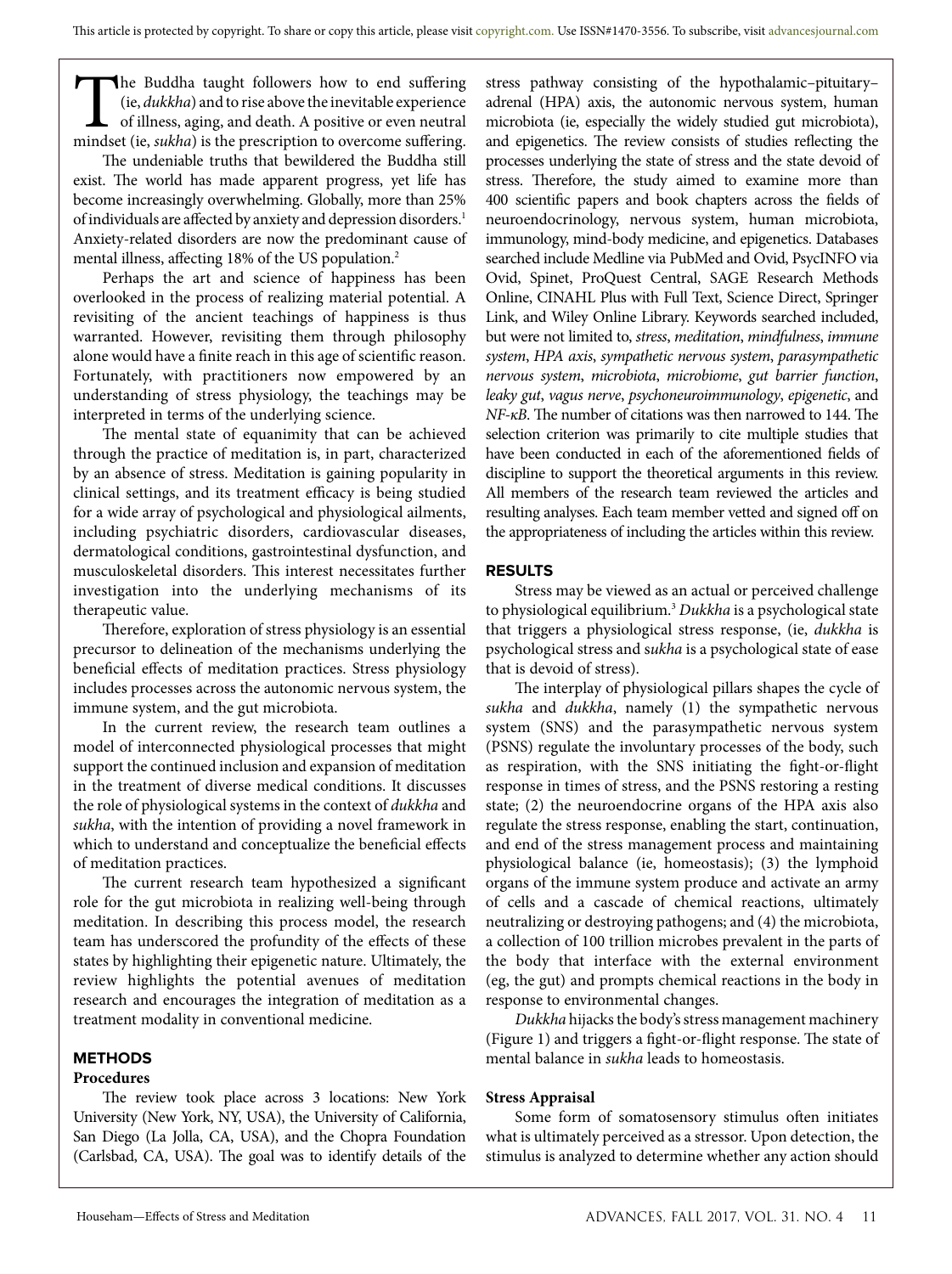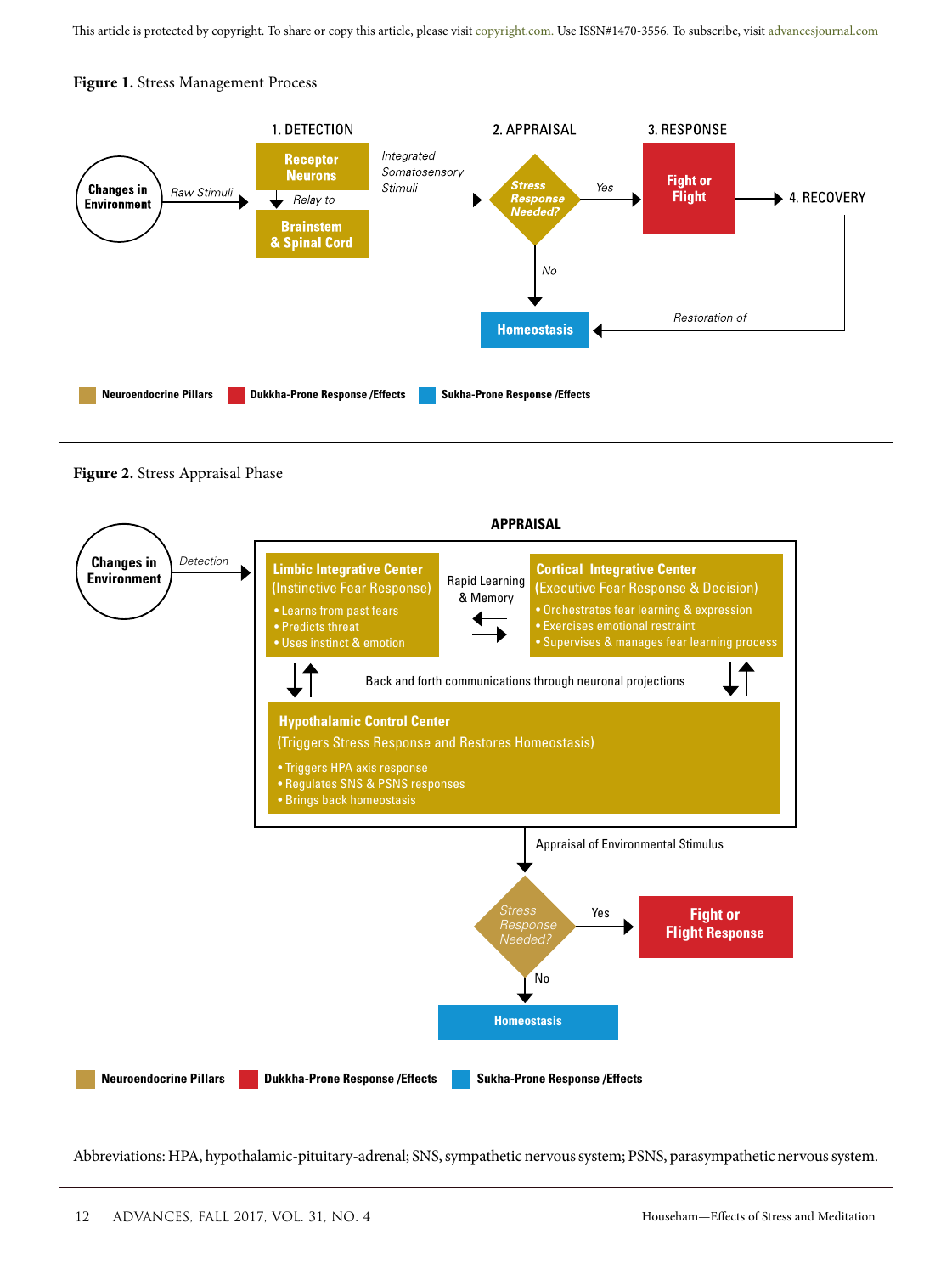be taken. Interestingly, this stress appraisal process may be affected by judgment. The limbic system, cerebral cortex, and hypothalamus integrate and analyze raw environmental stimuli (Figure 2).4

**Limbic Integrative Center.** The limbic system is responsible for the instinctual fear response. A conditioned fear response originates when it identifies an event as a threat based on past memories. *Dukkha* could trigger this fear response. The limbic system includes the amygdala, hippocampus, thalamus, hypothalamus, basal ganglia, and cingulate gyrus.

The hippocampus helps individuals to remember the context of past events that were perceived as fearful, and the hippocampus-lateral-septum pathway helps them associate the context with an appropriate stress response.<sup>5,6</sup> The midline thalamus plays a role in predicting a threat based on past experiences.7 The amygdala, which is activated in emotional responses, acts as a switch for the stress alarm system and initiates sympathetic and HPA responses.<sup>8,9</sup> The amygdala is the seat of the instinctual fear response and does not necessarily thoroughly appraise the threat.<sup>10</sup>

In summary, the limbic integrative center is where the threat level of an event is judged based on primal instincts and a subjective version of past memories; thus, it is possibly prone to emotional bias and judgment errors.

**Cortical Integrative Center.** The cerebral cortex supervises and facilitates limbic fear processing. The structures of the limbic and cortical integrative centers have intricate connectivity, supporting their close alliance.<sup>11</sup> The medial prefrontal cortex (mPFC) regulates the emotional response and plays an integral role in decision making.12 Interestingly, the infralimbic cortex in the mPFC is part of a circuit that determines whether a stressor is under control.4,11,13-15 It helps humans learn to control overreactions during times of danger.<sup>16</sup> In general, the cerebral cortex has the power to override emotional responses.17 In contrast, a misguided cortical integrative center has the power to trigger false alarms.

**Hypothalamic Control Center.** The hypothalamic stress control center consists of the hypothalamic paraventricular nucleus (PVN), which is heavily innervated with afferents from the limbic and cortical integrative centers. It integrates and translates these inputs into a net excitatory or inhibitory response. If the response is excitatory, a series of stress-related regulatory hormones are secreted.<sup>18,19</sup>

Parvocellular neurons of the PVN release corticotropin-releasing hormone (CRH), triggering an HPA axis response. The parvocellular neurons project both to the SNS (eg, the parabrachial nucleus) and to the PSNS (eg, the dorsal nucleus of the vagus nerve), thereby exerting regulatory control over both.<sup>18</sup> In addition, the PVN's magnocellular neurons release oxytocin and arginine vasopressin (AVP). Oxytocin downregulates stress responses.20 Among its other functions, AVP plays a crucial role in reducing the stress response of the HPA axis through a negative feedback mechanism,<sup>21</sup> toward the conclusion of a stressful event.

In summary, the hypothalamic stress control center integrates information from the limbic and cerebral cortices, promotes a fight-or-flight response if necessary, and regulates the neuroendocrine pillars (ie, the HPA, SNS and PSNS) of the cycle of *sukha*, (ie, homeostasis) and *dukkha* (ie, suffering). Ironically, these inputs can carry a faulty interpretation of upstream signals, thus resulting in an erroneous fight-or-flight response.

## **Stress Response**

A phased fight-or-flight response initiates (1) an immediate induction of sympathetic hormones; (2) a longer lasting, intermediate effect facilitated by the SNS; and (3) a prolonged effect induced by the HPA axis.<sup>22</sup>

**Immediate Stress Response.** The immediate effects, which last for 2 to 3 seconds, provide urgent physical responses, such as sweating, rapid heart rate, and muscle tension. To enable a rapid response, the inputs of this phase are based on a quick assessment of the triggering event. This relatively hardwired response pathway originates in sympathetic premotor neurons of the brainstem and hypothalamus.<sup>23,24</sup> The brainstem receives somatosensory stimuli and mediates arousal.<sup>25</sup> It quickly detects danger.<sup>8</sup> The brainstem is implicated in instinctual primitive responses that are not muddled by subjective interpretation.<sup>26</sup> Therefore, this pathway is not biased by judgment.

The second branch of sympathetic premotor neurons originates in hypothalamic regions (eg, the PVN) and receives enough information about the somatosensory trigger and the psychological interpretation to offer an immediate threat assessment.<sup>27,28</sup> However, a quick assessment, instead of a complete analysis, can lead to a false alarm, as follows: (1) the sympathetic premotor neuronal pathway projects to sympathetic preganglionic neurons, which innervates the sympathetic ganglia with cholinergic projections (ie, secreting neurotransmitter acetylcholine  $[ACh]$ <sup>22</sup> and (2) the postganglionic neurons emerge from those projections and innervate the internal organs, directly injecting catecholamines and immediately eliciting the physical stress response.22,29 However, a prolonged stress response is needed to ward off a potential danger effectively.

**Intermediate Stress Response.** The chromaffin cells of the adrenal medulla have the same embryological origin as the sympathetic ganglia and, thus, are innervated by cholinergic sympathetic preganglionic nerves.<sup>29,30</sup> When stimulated, these cells release catecholamines directly into circulation. It takes longer for the neurotransmitters to travel to effector organs than those being directly delivered by hardwired sympathetic nerves. However, the effects of the intermediate stress response last longer (ie, 20 to 30 seconds) than the immediate effects and are more global.<sup>22</sup>

**Prolonged Stress Response.** After stress stimuli are fully analyzed, the hypothalamic control center secretes CRH and AVP into the hypophyseal blood vessels that connect the hypothalamus to the anterior pituitary gland. These hormones stimulate the anterior pituitary gland to produce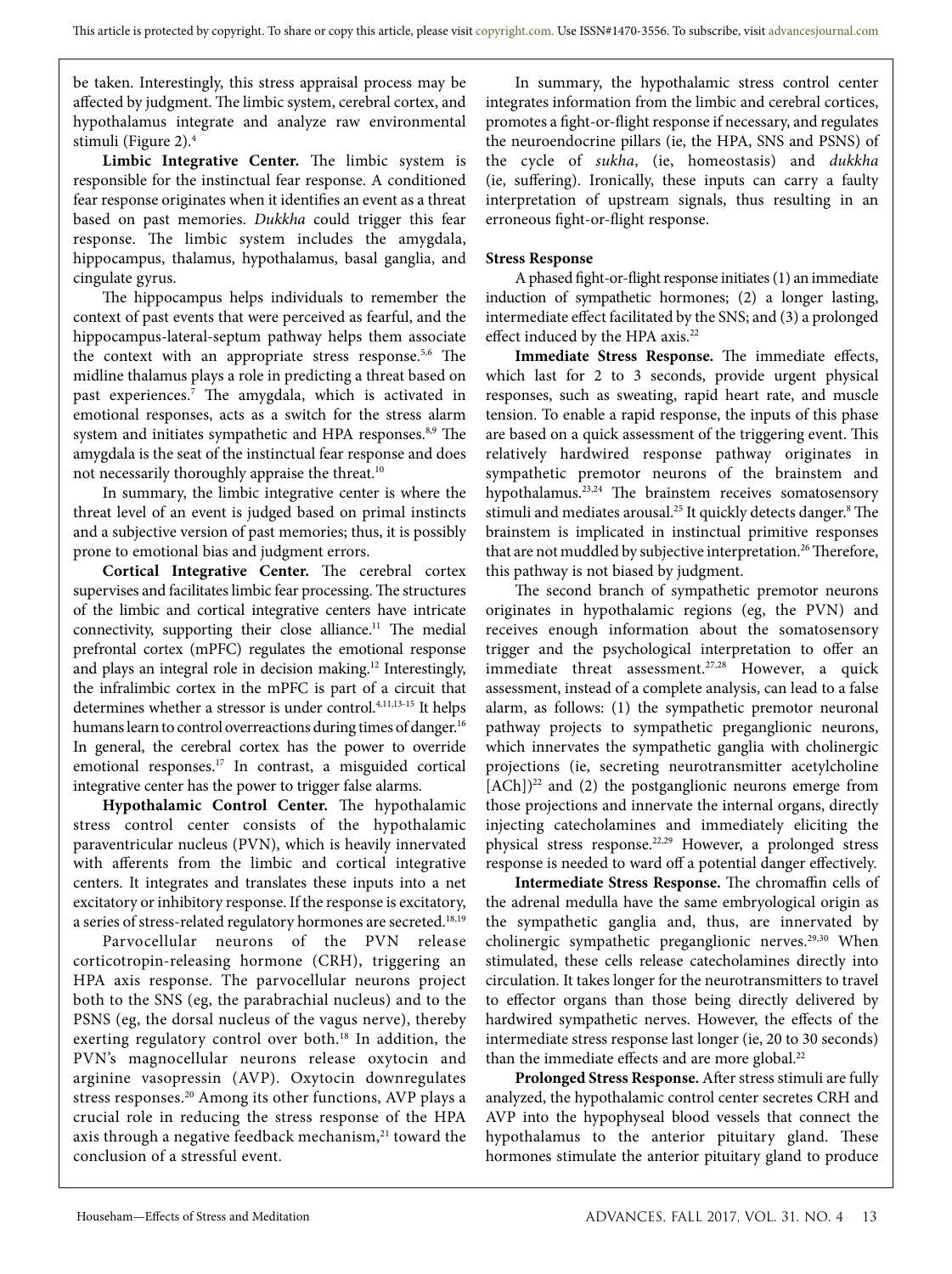

Abbreviations: SNS, sympathetic nervous system; NF-κB, nuclear factor kappa-light-chain-enhancer of activated B cells; Th1, T-helper1; HPA, hypothalamic-pituitary-adrenal; GR, glucocorticoid receptors; GC, glucocorticoid.

and secrete adrenocorticotropic hormone (ACTH) into the general circulation. ACTH induces glucocorticoid (GC) synthesis and release from the adrenal cortex.

GC mediates the stress management process by regulating metabolic, cardiovascular, and immunological activities. It stimulates the adrenal medulla to produce an increased amount of epinephrine for the sympathetic response<sup>31</sup> and to restore homeostasis after stress subsides.<sup>27</sup> Depending on the nature of the stressor, these effects may persist from minutes to weeks.

In summary, the hypothalamic control center initiates the HPA axis response, thereby generating potent steroids that remain active until the body recovers from stress. Thus, a fight-or-flight response triggered by judgment errors has

harsh results. The processes underlying the immediate, intermediate, and prolonged stress responses are shown in Figure 3. The overall stress response has an expansive effect. The HPA axis also stimulates an immune response.

#### **Immune Response to** *Dukkha*

From an evolutionary perspective, a fight-or-flight response serves as a survival mechanism against physical injury or pathogenic invasion and infection. An immune response helps to prevent infection. Thus, in part, an immune reaction in stress offers an evolutionary advantage to humans.32 However, *dukkha* can trigger a fight-or-flight response, including the accompanying immune response and inflammation, as elaborated in Figure 4.32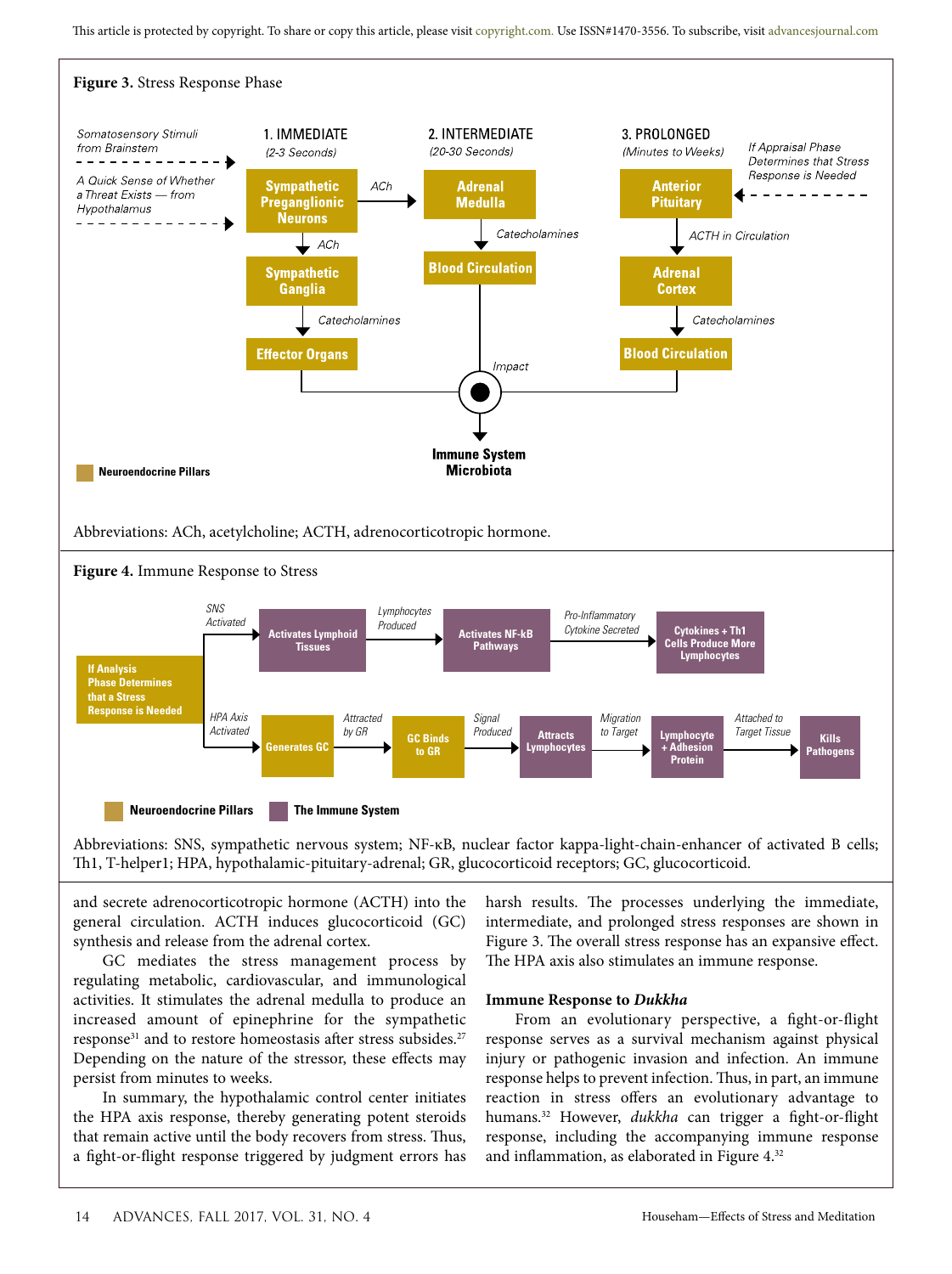**Figure 5.** Gut Microbial Response to Stress, the CRH Pathway



Catecholaminergic varicosities of postganglionic neurons innervate the lymphoid organs where lymphocytes are formed, matured, and activated.<sup>33,34</sup> During stress, sympathetic nerves release catecholamines that bind to the adrenergic receptors expressed on lymphoid tissues,<sup>35</sup> which then signal and regulate the activity of lymphocytes.<sup>36</sup> During stress, an altered gut microbial population affects the regulation of neurotransmitters mediated by the microbiome and gut barrier function, which will be discussed in the following section.<sup>37</sup>

The signals generated by B- and T-lymphocytes trigger the partial degradation of p100 protein that leads to the release of p52/relB proteins, which are the precursors of the transcription factor *nuclear factor kappa-light-chain-enhancer of activated B cells* (NF-κB) protein complex.38 When NF-κB is expressed and activated, a cascade of signaling events leads to the production of proinflammatory cytokines. These cytokines induce the maturation and activation of both B and T cells, which upregulate the NF-κB pathways, thus intensifying a self-perpetuating proinflammatory cycle.<sup>38-40</sup> T-helper 1  $(T_h1)$  cells, a T-cell subtype, play a key role in this proinflammatory phase of the immune response, which is known as a  $T<sub>h</sub>$ 1 response.

The HPA axis is activated during stress and produces GC molecules that bind to glucocorticoid receptors (GRs) located on target tissues. GRs signal lymphocytes to move toward effector sites.41 Concurrently, the NF-κB pathway induces the transcription of adhesion proteins expressed on endothelial tissues at effector sites, which instruct lymphocytes to persist locally.<sup>42,43</sup>

## **Gut Microbial Response to** *Dukkha*

Lymphoid tissues generate disease-fighting immune cells. Some are located near places where the body interfaces with the external environment. Environmental microbes are also picked up at these interfaces. Therefore, the microbiota, including gut microbes, is in close proximity to lymphoid tissues and engages in active bidirectional communication with the immune system. An immune response thus affects gut microbes and vice versa (Figure 5).

**Gut Microbial CRH Pathway in** *Dukkha***.** Inflammation resulting from stress affects various parts of the body, including the gut. Proinflammatory cytokines interact with enteric nerves to stimulate the secretion of CRH locally.<sup>44</sup> CRH binds to CRH receptors found on the gut epithelium. Mast cells are found near these receptors and offer immune protection. Upon CRH receptor binding, the receptor signals mast cells to degranulate.45

A healthy gut wall selectively allows specific molecules (eg, nutrients) in while it keeps others (eg, pathogens) out. Tight junction protein (TJP) prevents permeability via the paracellular route between epithelial cells. Mast cell degranulation prompts the release of chymase, which is thought to degrade the cellular matrix including TJP, resulting in increased gut-barrier permeability.46

A permeable gut epithelium exposes the underlying immune system to bacterial and food-derived antigens that induce inflammation. Sustained inflammation due to leaky gut perturbs the balance of the gut microbiota and leads to dysbiosis that can feature an increased abundance of pathogenic organisms with the capacity to breach the epithelium, gain access to immune-sensitive compartments, and proliferate systemically via the bloodstream. The cell wall of Gram-negative bacteria contains lipopolysaccharide (LPS). Acute-phase LPS-binding protein binds with LPS and subsequently forms a ternary complex with cluster of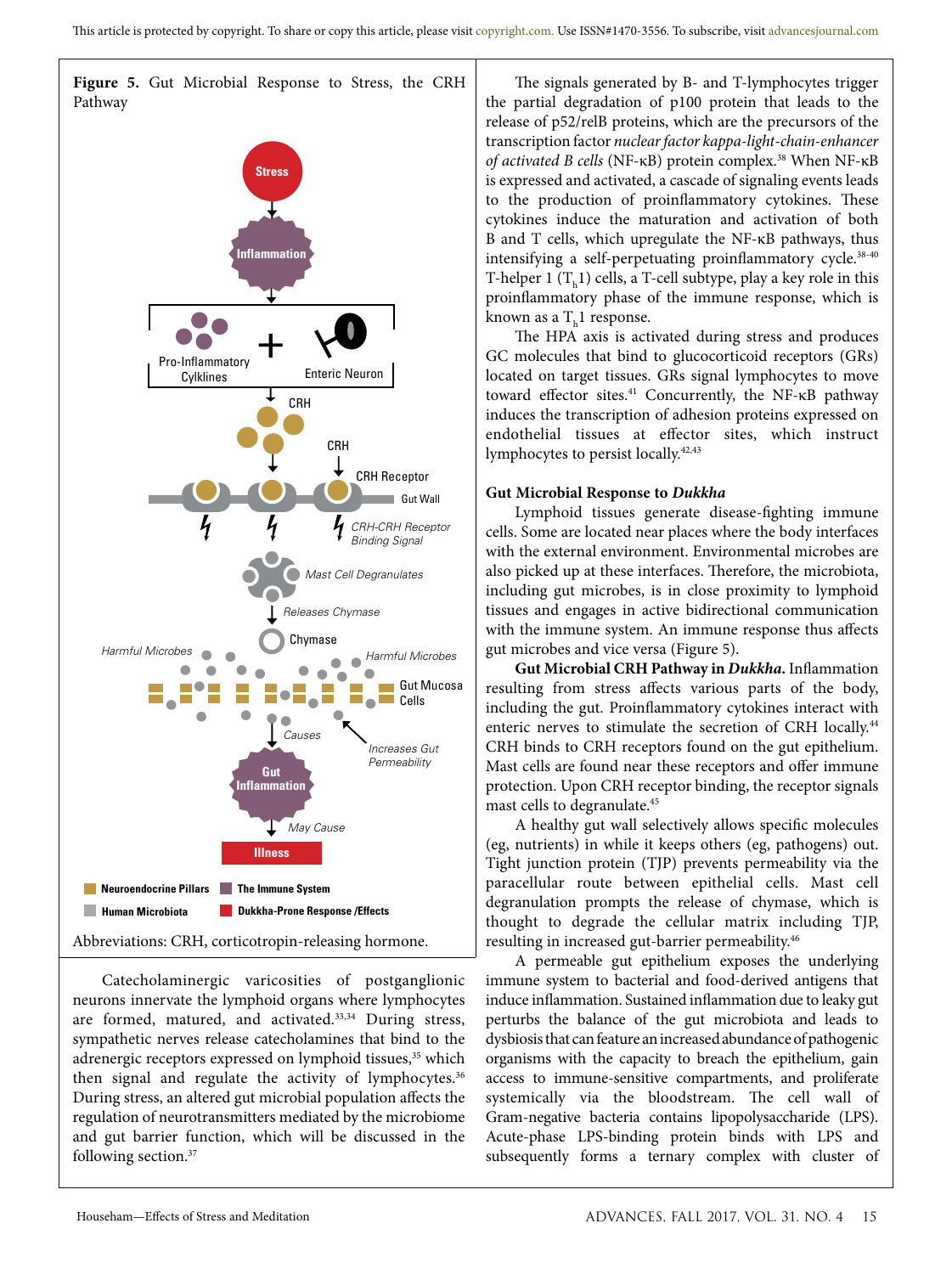

Abbreviations: HPA, hypothalamic-pituitary-adrenal; GC, glucocorticoid; GR, glucocorticoid receptors; NF-κB, nuclear factor kappa-light-chain-enhancer of activated B cells.

differentiation 14 (CD14) protein. This action allows LPS to bind its receptor complex, which consists of toll-like receptor 4 (TLR4) proteins and myeloid differentiation protein 2 (MD-2). $47$ 

The LPS-MD-2 binding triggers TLR4 oligomerization, signaling the recruitment of the adaptor proteins (1) myeloid differentiation primary response gene88 (MyD88), (2) toll/interleukin (IL) 1 receptor (IL-1R) domain-containing adaptor (TIRAP), (3) TIR-domain-containing adaptor-inducing interferon-β (TRIF), (4) TRIF-related adaptor molecule (TRAM), and (5) sterile A and HEAT-Armadillo Motifs (SARM).<sup>48</sup>

TIRAP activates a MyD88-dependent inflammatory pathway, generating NF-κB and proinflammatory cytokines.49,50 TRAM activates TRIF, which leads to the production of NF-κB and type 1 interferons. The MyD88 pathway recruits IL-1R-associated kinase-4 (IRAK-4) enzyme, which increases the stability of tumor necrosis factor alpha (TNF-α) mRNA. An activated TNF-α promotes inflammation and vasodilation of the intestinal endothelium, prompting an efflux of leukocytes.<sup>51,52</sup> In summary, adaptorprotein recruitment triggers an immune response in local lymphoid tissues,53-55 thus increasing systemic inflammation.

**Gut Microbial Zonulin Pathway in** *Dukkha***.** Systemic inflammation and exaggerated pathogenic stimulation often accompany anxiety and depression.<sup>56-58</sup> The resulting MyD88-dependent inflammatory pathway leads to the upregulation of zonulin, a scaffolding protein. Under normal circumstances, zonulin binds TJP to the gut epithelial cytoskeleton<sup>59</sup>; however, its upregulation leads to actinmicrofilament polymerization and results in TJP disassembly.<sup>56</sup>

The microbiota is greatly affected by conditions of reduced gut-barrier function. A healthy microbiota has a diversity of species and functions. However, when gut-barrier activity is reduced, a shift occurs toward a less diverse microbial population.60 The host's genetic predisposition plays a role in determining the microbial species that are more likely to bloom.61 Moreover, as one microbial species often cross-feeds on the byproducts generated by another, new sets of intermicrobial relationships emerge. $62$  These effects collectively affect processes, including biochemical, physical, and ecological processes within each gut microbial community, thus disturbing their equilibrium.<sup>63</sup>

#### **Stress Recovery**

**Restoration of the HPA Axis.** The fight-or-flight response is meant to be short lived. In a healthy organism, its effects tend to dampen appropriately. The GR detects when GC plasma levels reach a threshold and starts revoking the fight-or-flight response.<sup>64</sup> The bound receptor then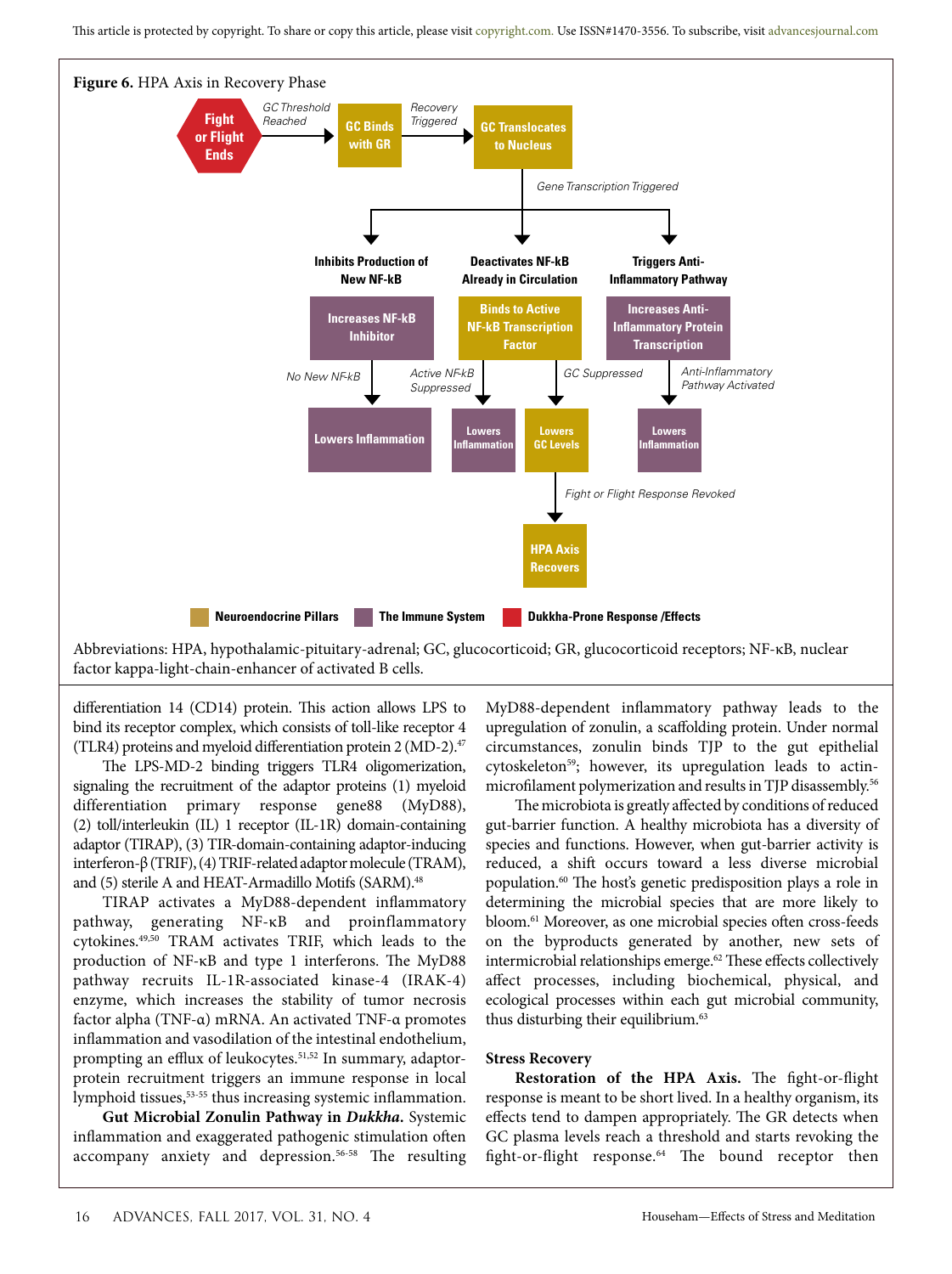This article is protected by copyright. To share or copy this article, please visit copyright.com. Use ISSN#1470-3556. To subscribe, visit advancesjournal.com



Abbreviations: PSNS, parasympathetic nervous system; ACh, acetylcholine; AChr, ACh receptor; adrenocorticotropic hormone; HPA, hypothalamic-pituitary-adrenal.

translocates to the nucleus and thereafter triggers the transcriptional activities to initiate restoration (Figure 6).

GC induces transcription of the NF-κB inhibitor protein (ie, inhibitor of κB [IκB]), thereby downregulating the inflammatory NF-κB cascade.<sup>65</sup> GC retracts NF-κB that was already released.66 GC and NF-κB transcription factor proteins bind to each other to create a mutual suppression.<sup>67</sup> Moreover, GC promotes the transcription of anti-inflammatory proteins.<sup>67,68</sup> Collectively, these processes terminate the inflammation that was triggered by a fight-or-flight response.

**Restoration of the PSNS.** Signaled by the negative feedback from the HPA axis, the PSNS takes an active role in restoring homeostasis. Its effects are communicated via the vagus nerve, which innervates many internal organs, including lymphoid organs. The main neurotransmitter in the PSNS is ACh. ACh binds to ACh receptor (AChR) and triggers a cascade of reactions that reduce inflammation.

Vagal innervations at the celiac-superior mesenteric

ganglion modulate the adrenergic input to the spleen via the splenic nerve. Toward the resolution of a fight-or-flight response, vagal ACh suppresses adrenergic stimulation of the spleen, thereby stifling the production of immune cells.<sup>69</sup> Moreover, it binds to AChR found on immune cells to suppress the NF-κB pathway and the subsequent production of proinflammatory cytokines.<sup>69,70</sup> Furthermore, vagal afferents stimulate the anti-inflammatory pathway of the HPA axis, thus reinforcing its restorative function (Figure 7).<sup>70</sup>

**Restoration of the Immune System.** The pathogen-detecting, major histocompatibility complex (MHC) is upregulated on cell surfaces during a stressful event.<sup>71</sup> Circulating catecholamines reach a threshold level, signaling that pathogens have been eliminated. Cell surfaces thus downregulate MHC expression.72 MHC modulates T-cell receptor signaling and, therefore, the resulting immune response. Downregulated MHC induces a weaker T-cell-receptor signal.72 An attenuated signal serves as a trigger for the restorative T-helper 2 ( $T_h$ 2) cell pathway,<sup>32,73,74-75</sup> which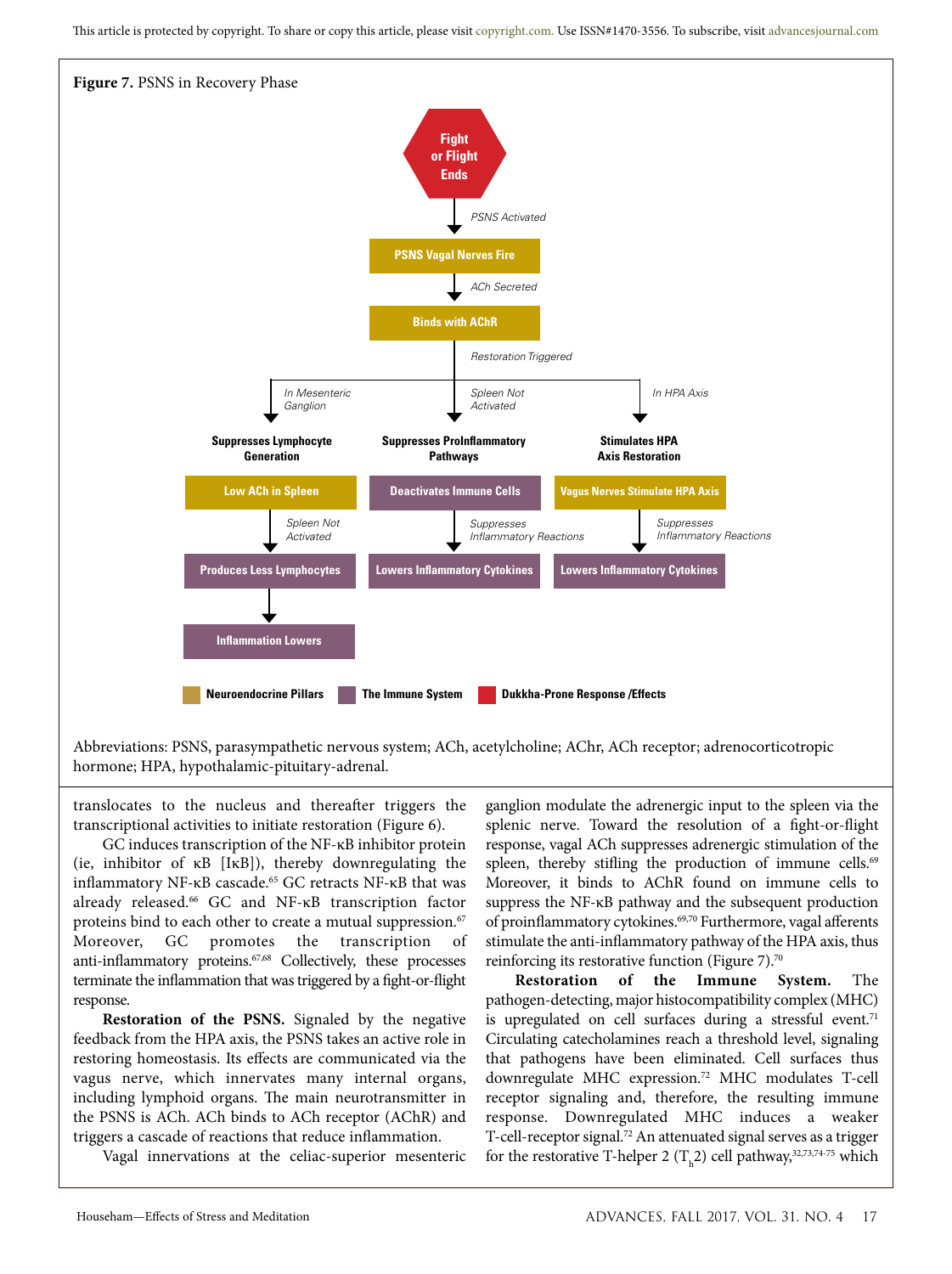This article is protected by copyright. To share or copy this article, please visit copyright.com. Use ISSN#1470-3556. To subscribe, visit advancesjournal.com



Abbreviations: HPA, hypothalamic-pituitary-adrenal; PSNS, parasympathetic nervous system; MHC, major histocompatibility complex; Th2, T-helper 2.

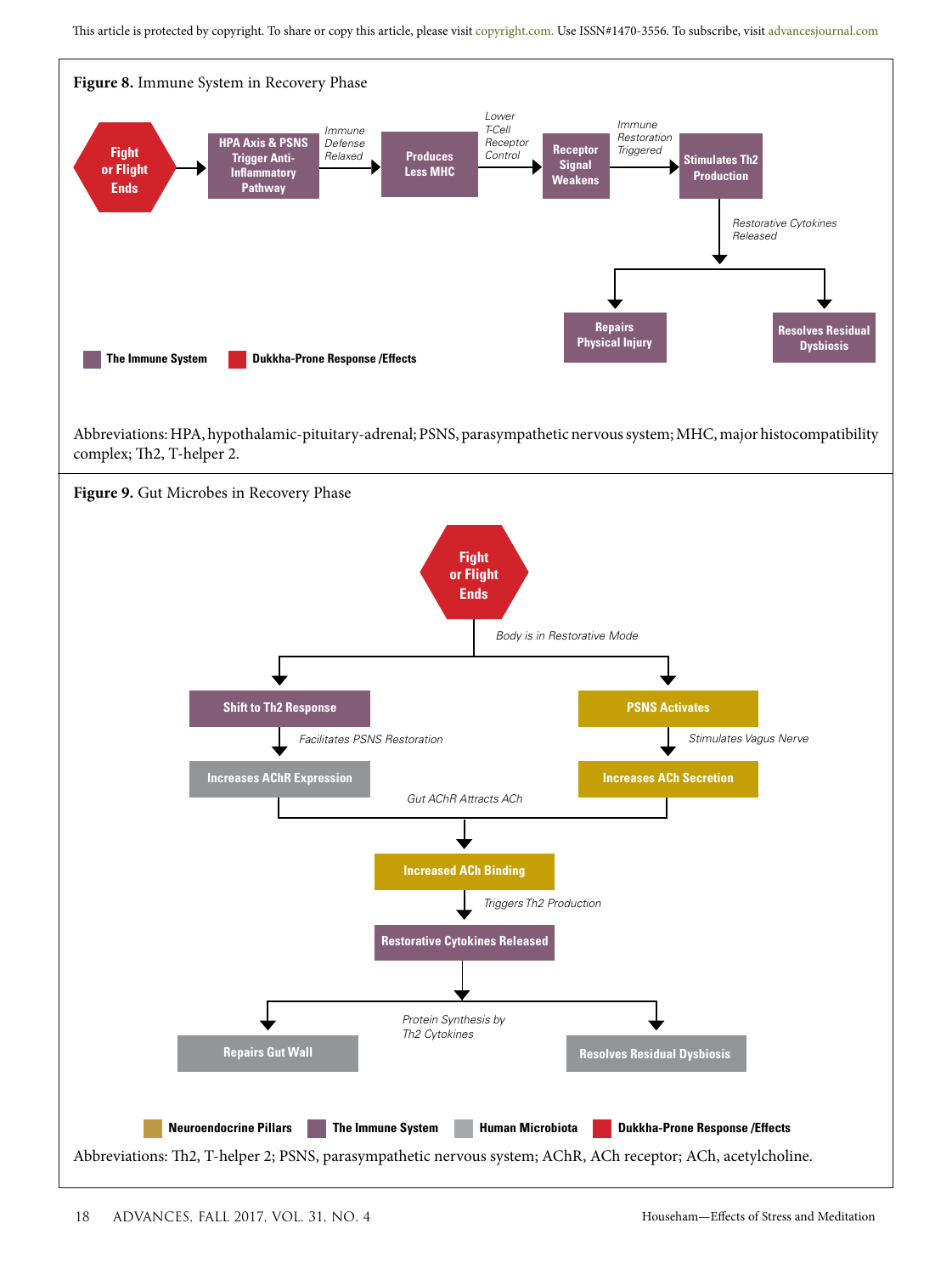

Abbreviations: HPA, hypothalamic-pituitary-adrenal; SNS, sympathetic nervous system; PSNS, parasympathetic nervous system.

ultimately releases cytokines that promote recovery from inflammation.76 Cytokines IL-4 and IL-13 induce expression of proteins required for wound repair.76 IL-4, IL-5, IL-10, and IL-13 activate macrophage scavenger cells to clear any persistent pathogens (Figure 8).76

**Restoration of Microbial Health.** The shift from the  $\rm T_h1$  to the  $\rm T_h2$  immune response upregulates nicotinic AChR on the gut epithelial surface, which is also heavily innervated by vagal ACh afferents, thereby upregulating ACh-AChR binding on the epithelium, ultimately to trigger anti-inflammatory responses (Figure 9).77

## **Chronic** *Dukkha* **or Suffering**

The HPA axis restores homeostasis by lowering inflammation that accompanies a fight-or-flight response. However, the proinflammatory SNS continues to be activated by psychological stress. Thus, 2 opposing forces emerge during chronic stress. The SNS offers the more urgent protection from physical distress. Ultimately, survival is chosen over homeostasis (Figure 10).78

The HPA axis adapts to chronic stress. GC-GR binding normally signals homeostasis, but the HPA axis may become GR-resistant during chronic stress.<sup>79</sup> The GR facilitates a healthy immune response.<sup>43</sup> Thus, a blunted GR-sensitivity leads to weak immune responses, suppresses proinflammatory responses, and prevents  $T<sub>h</sub>1$  cytokine levels from reaching the levels necessary for disease fighting.75,80 Natural killer cells that normally prevent tumors and microbial infections are less cytotoxic than  $T_h$ 1-cells, which may explain, at least in part, the observed susceptibility to cancer during chronic stress.<sup>81,82</sup>

The PSNS attenuates vagal ACh-signaling, and the SNS remains activated.83 Sympathetic overactivation promotes excessive catecholamine production.<sup>84</sup> A constantly stimulated SNS induces a steady production of cytokines, such as interferon gamma (IFN-γ). IFN-γ encourages TJP uptake from the gut epithelium to form vesicles, thus disturbing the integrity of the gut epithelial barrier.<sup>85</sup> IFN- $\gamma$ also triggers the NF- $\kappa$ B pathway within the gut.<sup>86</sup>

Catecholaminergic receptors reuptake and store excess extracellular catecholamines. In chronic stress, the receptors desensitize themselves to prevent excessive catecholaminergic reuptake.87-89 The stored catecholamines are eventually depleted. Because catecholamines are crucial for essential physiological functions, such as maintaining a normal heart rate, the adrenal medulla increases catecholamine production during chronic stress.<sup>90</sup> Prolonged stress can create a predictable, maladaptive pattern in which the SNS remains activated but slightly attenuated.<sup>90</sup>

## **Epigenetics of** *Dukkha* **and** *Sukha*

The illness- and health-inducing effects of *dukkha* and *sukha*, respectively, can become epigenetically imprinted.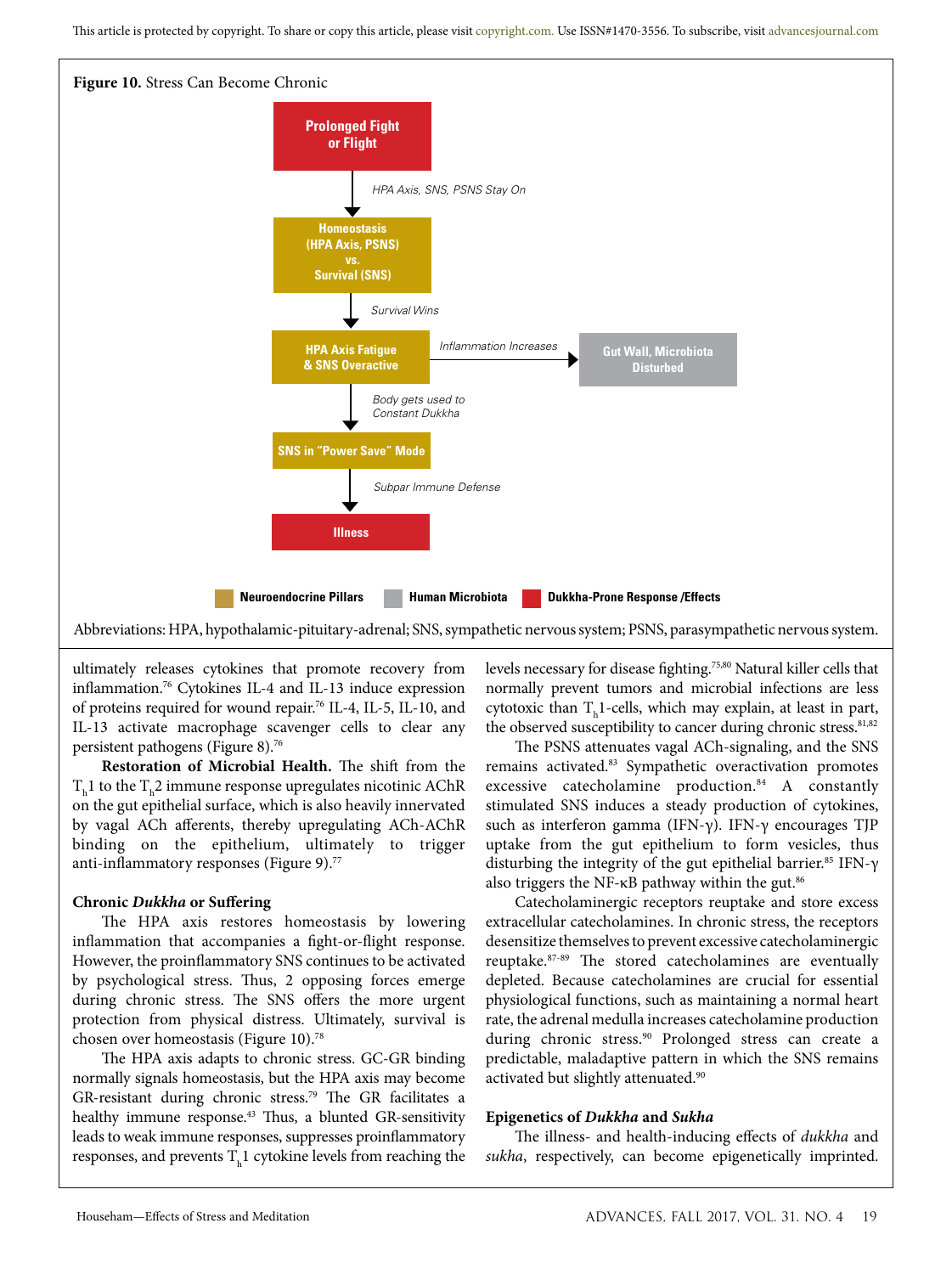Genetic modifications that occur throughout a lifetime are called epigenetics and can be inherited by future generations.<sup>91</sup>

An epigenetic change does not alter the structure of deoxyribonucleic acid (DNA); it instead increases or decreases the rate of gene expression, through modifications of acetylation, deacetylation, messenger ribonucleic acid (mRNA), and microRNA (miRNA).<sup>92</sup> Acetylation loosens the histone protein that packages the DNA strand, thus opening up the DNA to be transcribed. Deacetylation by histone deacetylase (HDAC) causes the histone to wrap more tightly around the DNA, thus preventing the gene from being easily expressed. Methylation adds a methyl group to genes and typically silences gene expression. In addition, after a gene is expressed, mRNA decays. Modifications to mRNA can trigger early mRNA that suppresses gene expression. Finally, miRNA binds with target mRNA to regulate its translation. When an epigenetic modification occurs repeatedly, an epigenetic memory is formed, which is interpreted as a survival necessity and often is transmitted to offspring. $91,93$ 

During the cycle of *sukha* and *dukkha*, the body's physiological pillars undergo epigenetic modifications that result in a decrease or increase in inflammatory gene expression.<sup>94</sup>

**Epigenetic Reactions of the HPA Axis.** In chronic stress, methylation of GR promoter genes is upregulated, which results in suppression of the GR expression and, therefore, the GC signaling that follows GC-GR binding.<sup>95,96</sup>

Pleasant experiences or *sukha* promote serotonin production, which is associated with cyclic adenosine monophosphate (cAMP) activation. The cAMP pathway facilitates cellular communication. An activated cAMP pathway results in increased production of the cAMP-response element-binding (CREB) protein, which recruits the CREB-binding protein (CBP). CBP acetylates promoter regions of GR genes, ultimately to upregulate the number of GRs during *sukha* (Figure 11).95

**Epigenetic Reactions of the SNS and PSNS.** In chronic *dukkha*, the SNS ultimately adapts by silencing its reuptake transporter genes through methylation (Figure 12). $\frac{97}{2}$ 

The PSNS helps restore homeostasis primarily through ACh. *Dukkha* and *sukha* both exert epigenetic effects on ACh neurotransmission. Because excessive ACh accumulation is toxic, acetylcholinesterase (AChE) clears ACh postneurotransmission through deactivation.98,99 *Dukkha* downregulates acetylation and upregulates methylation of the promoter gene for AChE and thus represses AChE expression.<sup>99</sup> Therefore, ACh is not effectively cleared during *dukkha*. PSNS neurotransmission is dependent on the presence of synaptic ACh. During *dukkha*, high levels of ACh accumulate; PSNS neurotransmission is interrupted; and the restoration of homeostasis becomes challenging.

In *sukha*, a normally functioning PSNS activates the AChR alpha-7 nicotinic acetylcholine receptors, initiating production of microRNA miR-124, which induces an anti-inflammatory response (Figure 13).<sup>100,101</sup>



**Figure 11.** Epigenetic Changes of HPA Axis in *Dukkha* &

**Epigenetic Reactions of the Immune System.** In *sukha*, a healthy balance between the  $T<sub>h</sub>1$  response and the  $T<sub>h</sub>2$ response is maintained via epigenetic regulation. Both  $\text{T}_{\text{h}}\text{1}$  and  $T_{\rm h}$ 2 cells differentiate from naive T cells after being stimulated by IFN- $\gamma$  and IL-4, respectively. During a  $T<sub>h</sub>$ 1 response in *sukha*, IFN-γ is acetylated, resulting in subsequent IFN-γ expression. DNA methylation is subsequently downregulated at the IFN-γ promoter region of  $T_h1$  cells, stimulating  $T_h1$  cell development. Concurrently,  $T_h$ 2-stimulating IL-4 expression is silenced through methylation.<sup>102</sup> During a  $T_h^2$  response in *sukha*, acetylation of the IL-4 gene leads to IL-4 expression, promoting  $T_h$ 2 proliferation. Meanwhile, IFN-γ is silenced through methylation, suppressing the  $T<sub>h</sub>$ 1 response.<sup>34</sup>

element-binding protein; CBP, CREB-binding protein.

In *dukkha*, a timely shift from a  $T<sub>h</sub>$ 1 to a  $T<sub>h</sub>$ 2 response does not occur due to underlying epigenetic reactions, which can lead to immune dysfunction.<sup>103</sup>

**Epigenetic Reactions of Gut Microbiota.** The human microbiota is a potent agent of epigenetic modification. In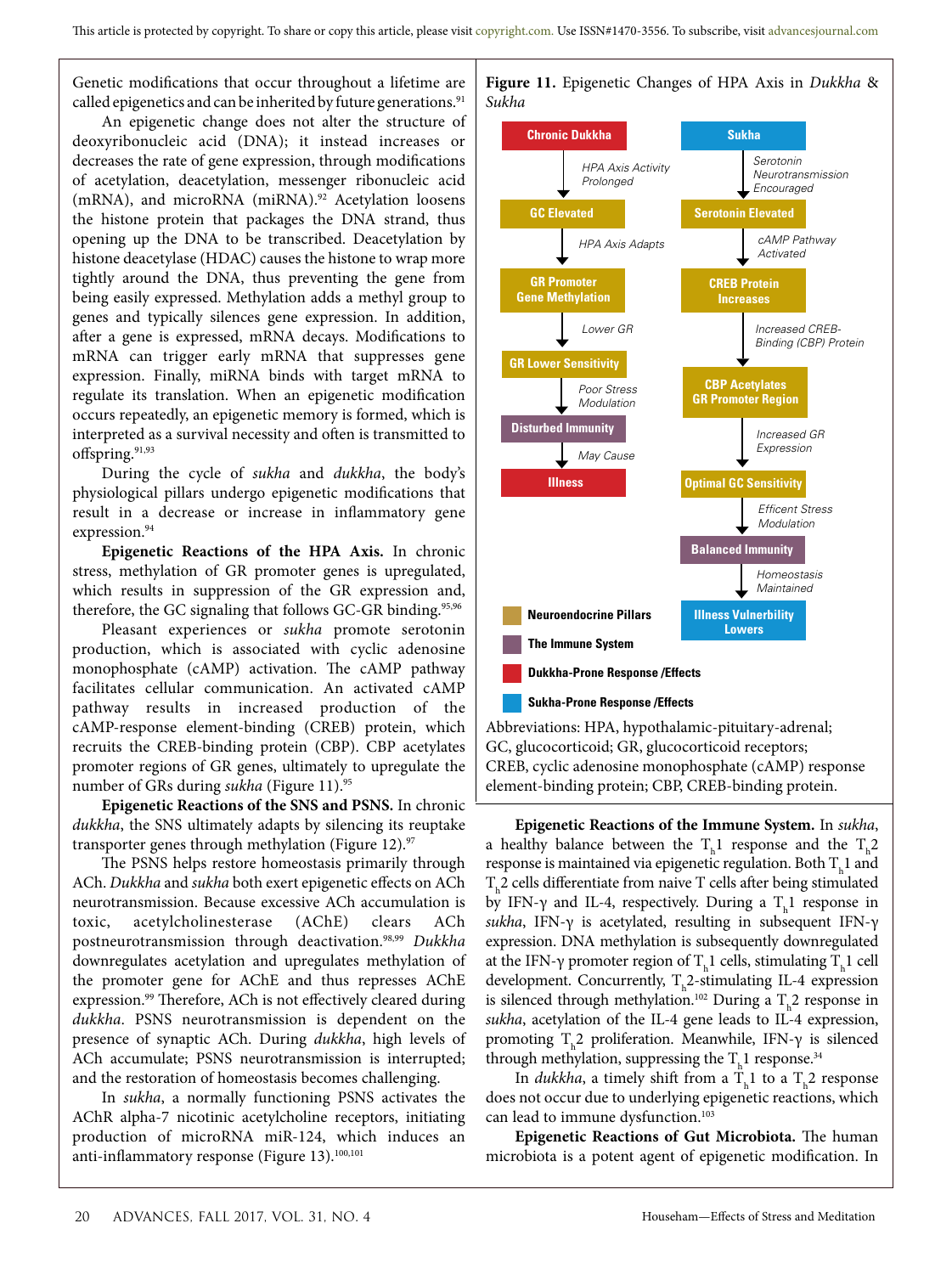

*dukkha*, an imbalanced or dysbiotic structure of the microbial population can develop. Microbes undergo DNA mutation, adjusting to this change. The new genes are passed on to the next generation of microbes in as little as 20 minutes.104 This exceptionally fast evolution signals the rest of the body to adapt. Meanwhile, inflammatory microbes continue displacing beneficial microbes.<sup>105</sup>

In *sukha*, the microbiota preserves well-being through a multitude of epigenetic effects, such as its anti-inflammatory and antiproliferative benefits and improved barrier function. In healthy individuals, the gut microbiota produces short-chain fatty acids (SCFAs), such as butyrate, in abundance.<sup>106,107</sup>

Butyrate, a potent HDAC inhibitor, promotes acetylation and thus gene expression through several mechanisms. The metabolic products propionate, lactate, and pyruvate are HDAC-inhibitory as well but to a lesser degree than butyrate, with propionate being the most potent HDAC inhibitor of the 3 products.<sup>108</sup> This HDAC-inhibitory property often leads

these metabolic products to hyperacetylate histones that ultimately exert beneficial effects on health.

For example, butyrate uses its acetylation properties to put a brake on the NF-κB pathway. This pathway employs cytochrome c oxidase 2 (COX2) to generate inflammatory cytokines. A set of proteins keeps the COX2 mRNA stable. Butyrate is hypothesized to acetylate these proteins, thus destabilizing COX2 mRNA and downregulating its proinflammatory pathway.109 In addition, butyrate modulates the immune system by inhibiting HDAC classes I and IIa.

HDAC classes I and IIa suppress regulatory T-cell (Treg) proliferation. Therefore, their inhibition leads to Treg proliferation and, thus, downregulation of effector T-cell functions.110 Another study found that the copious amount of butyrate produced in *sukha* hyperacetylates pyruvate dehydrogenase kinase (PDK) histones, thereby upregulating PDK expression, which inhibits the pyruvate dehydrogenase complex (PDC).106,107,111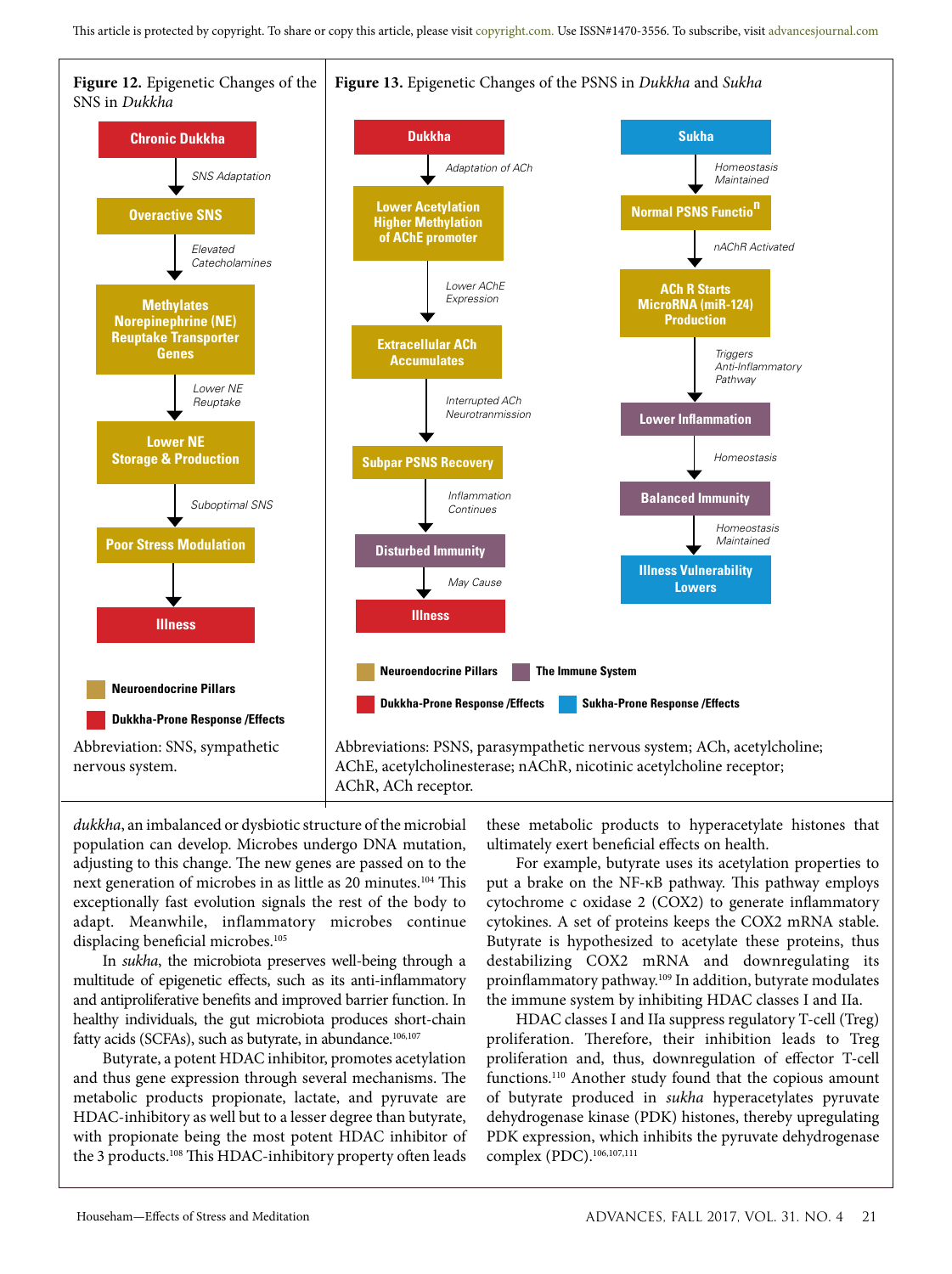

Abbreviations: COX2, cytochrome c oxidase 2; HDAC, histone deacetylase; PDK, pyruvate dehydrogenase kinase; PDC, pyruvate dehydrogenase complex.

PDC helps divert pyruvate to the mitochondrial oxidative pathway as a source of energy for tumor growth.<sup>111</sup> Therefore, through PDC inhibition, butyrate may arrest tumor survival and growth.

In a final example, the acetylative properties of the ample butyrate and propionate in *sukha* promote the barrier function by upregulating mucin expression.<sup>112,113</sup> Mucin, a protein found in the epithelial layer, forms viscous gels to trap pathogens and promotes gut-barrier function. Moreover, the SCFAs produced in the gut are speculated to influence miRNA acetylation and methylation patterns.<sup>114,115</sup> These miRNAs, in turn, regulate intestinal barrier functions and immune defense (Figure 14).<sup>115,116</sup>

Due to the pervasiveness and system-wide effects of human microbiota, these epigenetic effects are not limited to the gut. Moreover, microbes communicate with the body via the general circulation by triggering immune pathways.<sup>53,54,117</sup> Therefore, their epigenetic effects may also be systemic.

## **Meditation to End Chronic** *Dukkha*

Meditation, a common technique to calm the mind, exerts marked physiological influence and ultimately reduces the effects of *dukkha*.

**Effects on the HPA Axis.** On average, meditators exhibit lower levels of cortisol compared to nonmeditators.<sup>118-121</sup> Interestingly, some studies reported elevated levels of plasma cortisol following meditation, which also correlated with an increase in positive affect.<sup>122,123</sup> Although seemingly counterintuitive, meditation is speculated to have a regulatory effect on plasma cortisol. In 2 groups of participants with higher and lower than normal baseline cortisol levels, a normalizing effect was observed.123,124

**Effects on the SNS and the PSNS.** Meditators tend to have a lower heart rate, blood pressure, respiratory rate, and oxygen metabolism.120,121,125-127 In addition, increased heart-rate variability is observed during meditation, which is often associated with activation of the anterior cingulate cortex (ACC).128-130 The engagement of attention and working memory during meditation can be attributed to ACC activation, which in turn exerts autonomic control over cardiac functions.<sup>129,130</sup> Interestingly, greater coactivation of the SNS and PSNS in cardiac function is observed in meditators, which represents a mechanism that promotes healthier cardiac function by regulating ventricular contractility and heart rate.<sup>130-132</sup>

**Effects on the Immune System.** IL-6 and C-reactive protein—both biomarkers of inflammation—are reduced after meditation, and the magnitude of the reduction correlates with the amount of meditation experience.<sup>124</sup> Meditators also produce an increased antibody response compared to nonmeditators following flu vaccine administration.133,134

The biological mechanisms underlying the beneficial effects of meditation on the immune system are being investigated currently. Receptor-interacting serine-threonine kinase 2 (RIPK2), which promotes generation of  $NF$ - $\kappa B$ <sup>135</sup> is downregulated in meditators.136 COX2 genes are also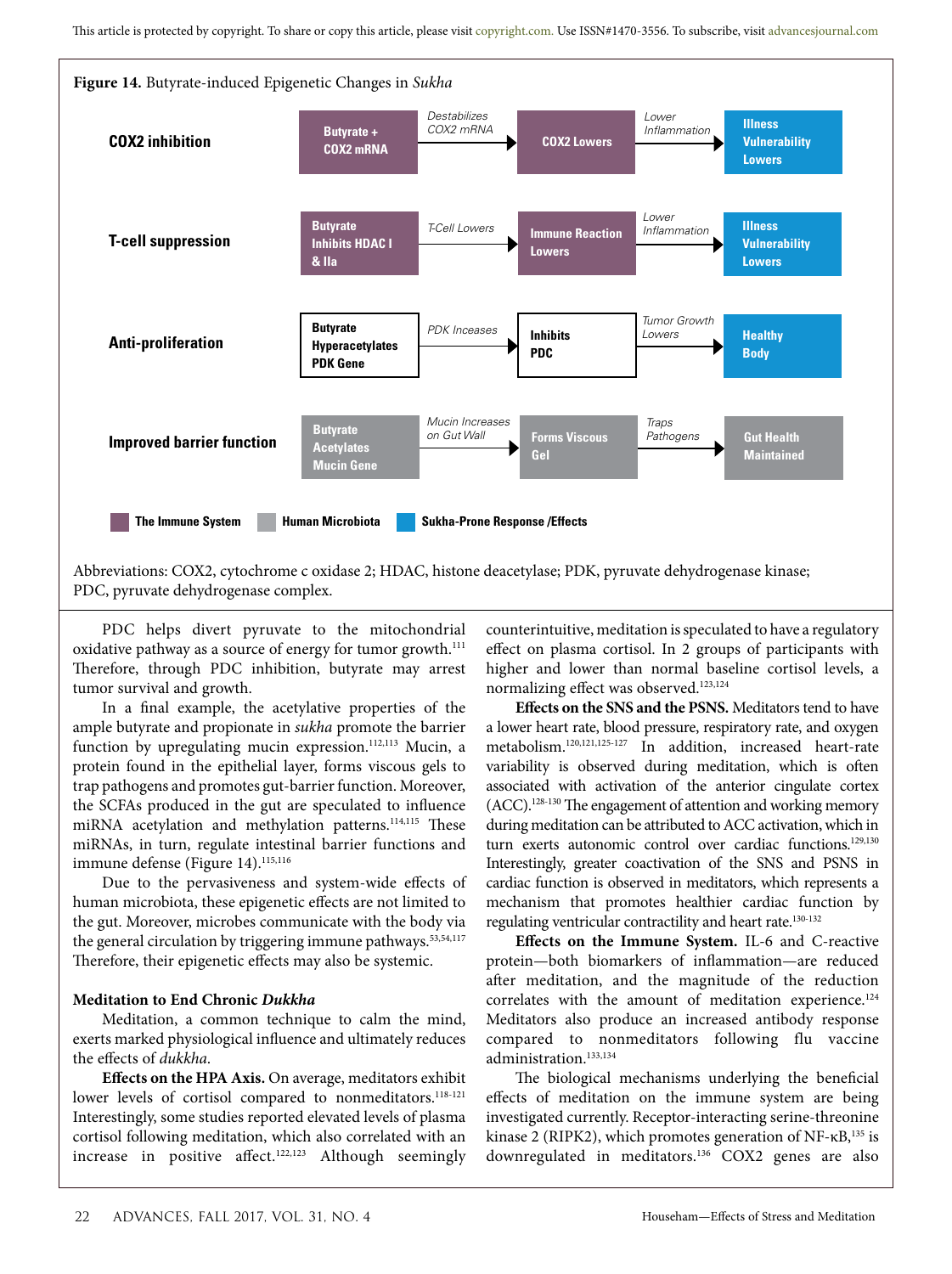downregulated in meditators.136 NF-κB employs COX2 to generate inflammatory cytokines; thus, COX2 inhibition reduces inflammation. Among differentially expressed inflammatory pathways, NF-κB is observed as being frequently affected in mind-body practices.<sup>137,138</sup>

Interestingly, meditation upregulates HDAC inhibition, $136$  and the degrees of RIPK2 and COX2 downregulation in meditators are correlated with the level of HDAC inhibition.136 However, the cause of these positive changes is yet to be determined.

**Effects on the Gut Microbiota.** Meditation practice improves the symptoms of functional gastrointestinal disorders, such as irritable bowel syndrome.<sup>139-142</sup> Changes in the structure of the microbial population of the gut are thought to underlie both physiological and psychological symptoms of such disorders.<sup>143</sup> A healthy microbiota, on the other hand, promotes homeostasis and a robust immune system.144 Although the effects of meditation on the microbiome have yet to be established, it would not be surprising that the microbiome, at least in part, mediates some of the beneficial effects of meditation on such disorders.

#### **DISCUSSION**

Psychological stress often triggers a fight-or-flight response, prompting CRH production in various parts of the body, including the gut where more than 100 trillion microbes reside.144 Stress-induced factors such as CRH disturb the microbiota. In the absence of stress, a healthy microbiota produces SCFAs that exert anti-inflammatory and antitumor effects, potentially through such mechanisms as HDAC inhibition and NF-κB suppression. Interestingly, meditation induces epigenetic changes that mirror these latter effects, which include upregulated histone deacetylase inhibitors (HDACi) and downregulated inflammatory NF-κB.

The current research team speculates that meditation helps regulate the stress response, thereby suppressing inflammation and maintaining healthy gut-barrier function. In addition, the team hypothesizes that the microbiota then generates healthy amounts of HDAC inhibitory SCFAs, which can contribute to the HDAC inhibition and downregulation of NF-κB that has been observed in contemplative practices.<sup>136,137</sup> Although the biological mechanisms of meditation are still being fully elucidated, its salutary effects are evident.

#### **CONCLUSIONS**

The current research team recommends the integration of meditation into conventional health care and wellness models. Concurrently, further studies to explore the effects of meditation on human microbiota are warranted.

#### **ACKNOWLEDGEMENTS**

The research team thanks Victor Hewitt for the illustrations that he provided.

#### **AUTHOR DISCLOSURE STATEMENT**

Paul J. Mills is director of research at the Chopra Foundation. Deepak Chopra is the cofounder of the Chopra Center for Wellbeing and the Chopra Foundation and Christine Tara Peterson (CTP) is a postdoctoral fellow at the University of California, San Diego, and CTP is partially funded by the Chopra Foundation.

#### **REFERENCES**

- 1. World Health Organization (WHO). *Health Topics, Noncommunicable Diseases, Mental Health, Data and Statistics*. Geneva, Switzerland: WHO; 2013.
- 2. Anxiety and Depression Association of America (ADAA). Press room: Facts and statistics. ADAA Web site. https://adaa.org/about-adaa/press-room/factsstatistics. Published 2013. Accessed November 16, 2017.
- 3. Chrousos GP. Stress and disorders of the stress system. *Nat Rev Endocrinol.*  2009;5(7):374-381.
- Kvetnansky R, Esther SL, Palkovits M. Catecholaminergic systems in stress: Structural and molecular genetic approaches. *Physiol Rev.* 2009;89(2):535-606.
- 5. Phillips RG, LeDoux JE. Differential contribution of amygdala and hippocampus to cued and contextual fear conditioning. *Behav Neurosci.* 1992;106(2):274-285.
- Reis DG, Scopinho AA, Guimaraes FS, et al. Involvement of the lateral septal area in the expression of fear conditioning to context. *Learn Mem.* 2010;17(3):134-138.
- 7. McNally GP, Johansen JP, Blair HT. Placing prediction into the fear circuit. *Trends Neurosci.* 2011;34(6):283-292.
- 8. Shin LM, Liberzon I. The neurocircuitry of fear, stress, and anxiety disorders. *Neuropsychopharmacology.* 2010;35(1):169-191.
- 9. Ressler KJ. Amygdala activity, fear, and anxiety: Modulation by stress. *Biol Psychiatry.* 2010;67(12):1117-1119.
- 10. Liddell BJ, Brown KJ, Kemp AH, et al. A direct brainstem–amygdala–cortical 'alarm'system for subliminal signals of fear. *Neuroimage.* 2005;24(1):235-243.
- 11. Diorio D, Viau V, Meaney MJ. The role of the medial prefrontal cortex (cingulate gyrus) in the regulation of hypothalamic-pituitary-adrenal responses to stress. *J Neurosci.* 1993;13(9):3839-3847.
- 12. Euston DR, Gruber AJ, McNaughton BL. The role of medial prefrontal cortex in memory and decision making. *Neuron.* 2012;76(6):1057-1070.
- 13. Arco AD, Mora F. Neurotransmitters and prefrontal cortex–limbic system interactions: Implications for plasticity and psychiatric disorders. *J Neural Transm.* 2009;116:941-952.
- 14. Cechetto DF. Cortical control of the autonomic nervous system. *Exp Physiol.* 2014;99(2):326-331.
- 15. Müller-Ribeiro FC, Zaretsky DV, Zaretskaia MV, Santos RA, DiMicco JA, Fontes MA. Contribution of infralimbic cortex in the cardiovascular response to acute stress. *Am J Physiol Regul Integr Comp Physiol*. 2012;303(6):R639-R650.
- 16. Barker JM, Taylor JR, Chandler LJ. A unifying model of the role of the infralimbic cortex in extinction and habits. *Learn Mem.* 2014;21(9):441-448.
- 17. Dalgleish T. The emotional brain. *Nat Rev Neurosci.* 2004;5(7):583-589.
- 18. Swanson LW, Sawchenko PE. Paraventricular nucleus: A site for the integration of neuroendocrine and autonomic mechanisms. *Neuroendocrinology.*  1980;31(6):410-417.
- 19. Ferguson AV, Latchford KJ, Samson WK. The paraventricular nucleus of the hypothalamus: A potential target for integrative treatment of autonomic dysfunction. *Expert Opin Ther Targets.* 2008;12(6):717-727.
- 20. Neumann ID, Wigger A, Torner L, et al. Brain oxytocin inhibits basal and stressinduced activity of the hypothalamo-pituitary-adrenal axis in male and female rats: Partial action within the paraventricular nucleus. *J Neuroendocrinol.*  2000;12(3):235-244.
- 21. Scott LV, Dinan TG. Vasopressin and the regulation of hypothalamic-pituitaryadrenal axis function: Implications for the pathophysiology of depression. *Life Sci.* 1998;62(22):1985-1998.
- 22. Seaward BL. *Managing Stress: Principles and Strategies for Health and Well-Being*. 7th ed. Burlington, MA: Jones and Bartlett Publishers; 2011.
- 23. Nakamura K, Matsumura K, Hubschle T, et al. Identification of sympathetic premotor neurons in medullary raphe regions mediating fever and other thermoregulatory functions. *J Neurosci.* 2004;24(23):5370-5380.
- 24. Carrive P, Gorissen M. Premotor sympathetic neurons of conditioned fear in the rat. *Euro J Neurosci.* 2008;28:428-446.
- 25. Ziegler DR, Herman JP. Neurocircuitry of stress integration: Anatomical pathways regulating the hypothalamo-pituitary-adrenocortical axis of the rat. *Integr Comp Biol.* 2002;42(3):541-551.
- 26. MacLean PD. *The Triune Brain in Evolution: Role in Paleocerebral Functions*. Berlin, Germany: Springer Science & Business Media; 1990.
- 27. Nussey SS, Whitehead SA. *Endocrinology: An Integrated Approach*. Boca Raton, FL: CRC Press; 2013.
- 28. Loewy AD. Forebrain nuclei involved in autonomic control. *Prog Brain Res.*  1990;87:253-268.
- 29. Gilbey MP, Spyer KM. Essential organization of the sympathetic nervous system. *Baillieres Clin Endocrinol Metab.* 1993;7(2):259-278.
- 30. Elenkov IJ, Wilder RL, Chrousos GP, et al. The sympathetic nerve—an integrative interface between two supersystems: The brain and the immune system. *Pharmacol Rev.* 2000;52(4):595-638.
- 31. Wurtman RJ, Axelrod J. Control of enzymatic synthesis of adrenaline in the adrenal medulla by adrenal cortical steroids. *J Biol Chem.* 1966;241(10):2301-2305.
- 32. Sainz B, Loutsch JM, Marquart ME, et al. Stress-associated immunomodulation and herpes simplex virus infections. *Med Hypotheses.* 2001;56(3):348-356.
- 33. Hori T, Katafuchi T, Take S, et al. The autonomic nervous system as a communication channel between the brain and the immune system. *T Neuroimmunomodulation.* 1995;2(4):203-215.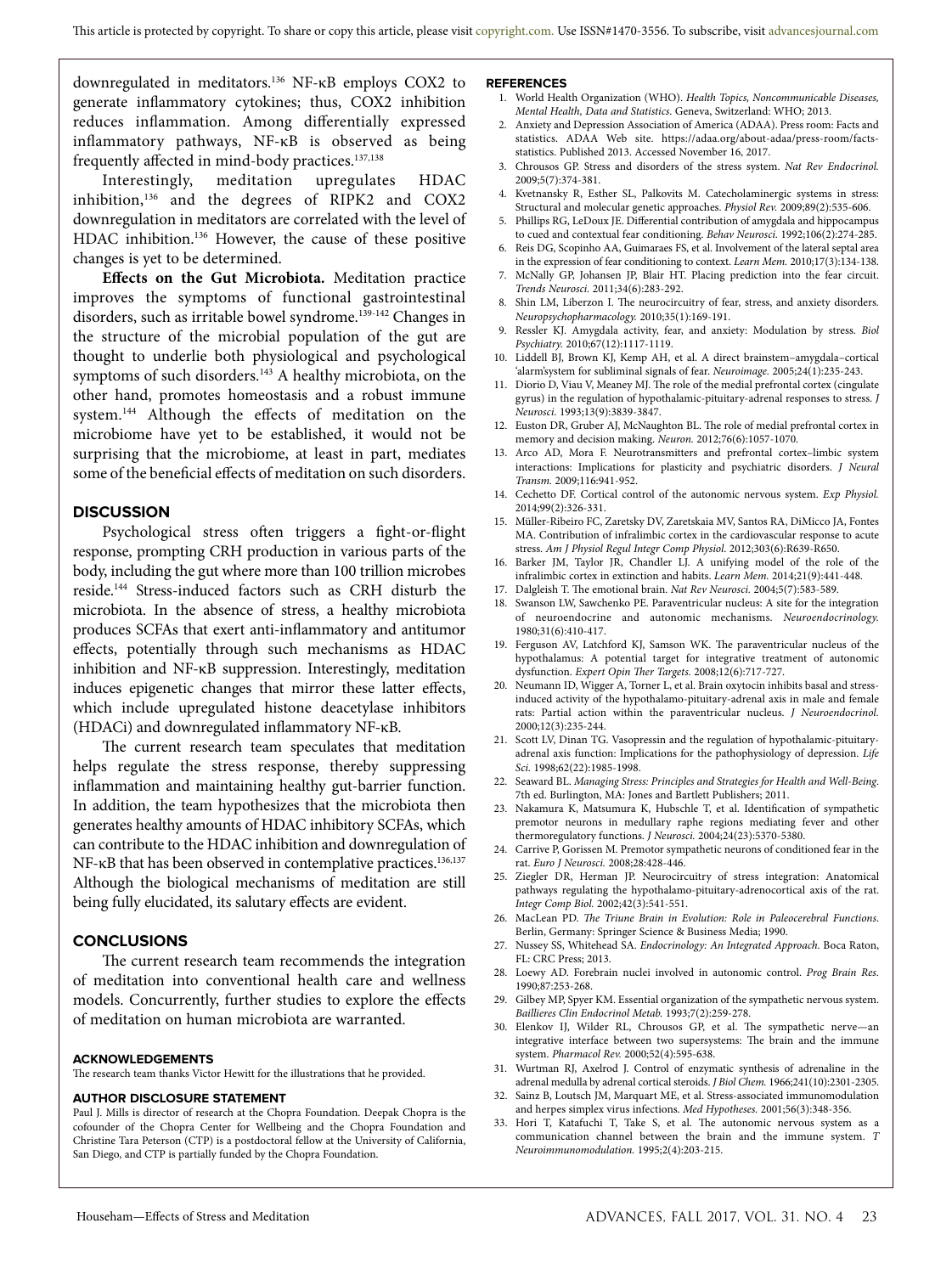- 34. Nance DM, Sanders VM. Autonomic innervation and regulation of the immune system (1987-2007). *Brain Behav Immun.* 2007;21(6):736-745.
- 35. Maestroni GJ, Conti A. Modulation of hematopoiesis via alpha 1-adrenergic receptors on bone marrow cells. *Exp Hematol.* 1994;22(3):313-320.
- 36. Bellinger DL, Lorton D. Autonomic regulation of cellular immune function. *Auton Neurosci.* May 2014;182:15-41.
- 37. Sampson TR, Mazmanian SK. Control of brain development, function, and behavior by the microbiome. *Cell Host Microbe.* 2015;17(5):565-576.
- 38. Weil R, Israël A. T-cell-receptor-and B-cell-receptor-mediated activation of NF-κB in lymphocytes. *Curr Opin Immunol.* 2004;16(3):374-381.
- 39. Gerondakis S, Siebenlist U. Roles of the NF-kappaB pathway in lymphocyte development and function. *Cold Spring Harb Perspect Biol.* 2010;2(5):a000182.
- 40. Schmitz ML, Bacher S, Dienz O. NF-kappaB activation pathways induced by T cell costimulation. *FASEB J.* 2003;17(15):2187-2193.
- 41. Dhabhar FS, Malarkey WB, Neri E, et al. Stress-induced redistribution of immune cells—From barracks to boulevards to battlefields: A tale of three hormones–Curt Richter Award Winner. *Psychoneuroendocrinology.*  2012;37(9):1345-1368.
- 42. Danese S, Dejana E, Fiocchi C. Immune regulation by microvascular endothelial cells: Directing innate and adaptive immunity, coagulation, and inflammation. *J Immunol.* 2007;178(10):6017-6022.
- 43. Springer TA. Adhesion receptors of the immune system. *Nature.* 1990;346(6283):425-434.
- 44. Saunders PR, Santos J, Hanssen NP, et al. Physical and psychological stress in rats enhances colonic epithelial permeability via peripheral CRH. *Digest Dis Sci*. 2002;47(1):208-215.
- 45. Santos J, Saunders PR, Hanssen NP, et al. Corticotropin-releasing hormone mimics stress-induced colonic epithelial pathophysiology in the rat. *Am J Physiol.* 1999;277(2 Pt 1):G391-G399.
- 46. Groschwitz KR, Ahrens R, Osterfeld H, et al. Mast cells regulate homeostatic intestinal epithelial migration and barrier function by a chymase/Mcpt4 dependent mechanism. *Proc Natl Acad Sci U S A.* 2009;106(52):22381-22386.
- 47. Palsson-McDermott EM, O'Neill LA. Signal transduction by the lipopolysaccharide receptor, Toll-like receptor-4. *Immunology.* 2004;113(2):153-162.
- 48. Saitoh SI, Akashi S, Yamada T, et al. Ligand-dependent Toll-like receptor 4 (TLR4)-oligomerization is directly linked with TLR4-signaling. *J Endotoxin Res.*  2004;10(4):257-260.
- 49. Xu Y, Tao X, Shen B, et al. Structural basis for signal transduction by the Toll/ interleukin-1 receptor domains. *Nature.* 2000;408(6808):111-115.
- 50. Lu YC, Yeh WC, Ohashi PS. LPS/TLR4 signal transduction pathway. *Cytokine.*  2008;42(2):145-151.
- 51. Parameswaran N, Patial S. Tumor necrosis factor-alpha signaling in macrophages. *Crit Rev Eukaryot Gene Expr.* 2010;20(2):87-103.
- 52. Bende RJ, van Maldegem F, van Noesel CJ. Chronic inflammatory disease, lymphoid tissue neogenesis and extranodal marginal zone B-cell lymphomas. *Haematologica.* 2009;94(8):1109-1123.
- 53. Brodsky IE, Medzhitov R. Targeting of immune signalling networks by bacterial pathogens. *Nat Cell Biol.* 2009;11(5):521-526.
- 54. Perdigon G, Maldonado Galdeano C, Valdez JC, et al. Interaction of lactic acid bacteria with the gut immune system. *Eur J Clin Nutr.* 2002;56(Suppl 4):S21-S26.
- 55. Artis D. Epithelial-cell recognition of commensal bacteria and maintenance of immune homeostasis in the gut. *Nat Rev Immunol.* 2008;8(6):411-420.
- 56. Fasano A. Physiological, pathological, and therapeutic implications of zonulinmediated intestinal barrier modulation: Living life on the edge of the wall. *Am J Pathol.* 2008;173(5):1243-1252.
- 57. Dinan TG, Stanton C, Cryan JF. Psychobiotics: A novel class of psychotropic. *Biol Psychiatry.* 2013;74(10):720-726.
- 58. de Punder K, Pruimboom L. Stress induces endotoxemia and low-grade inflammation by increasing barrier permeability. *Front Immunol.* 2015;6(223):223.
- 59. Bauer H, Zweimueller-Mayer J, Steinbacher P, et al. The dual role of zonula occludens (ZO) proteins. *J Biomed Biotechnol.* 2010;2010:402593.
- 60. Manichanh C, Borruel N, Casellas F, et al. The gut microbiota in IBD. *Nat Rev Gastroenterol Hepatol.* 2012;9(10):599-608.
- 61. Backhed F, Ley RE, Sonnenburg JL, et al. Host-bacterial mutualism in the human Intestine. *Science.* 2005;307(5717):1915-1920.
- 62. Glenn GR, Roberfroid MB. Dietary modulation of the human colonic microbiota: introducing the concept of prebiotics. *J Nutr.* 1995;125:1401-1412.
- 63. Merritt J, Kuehn S. When communities collide. *eLife.* 2016;5:e18753.
- 64. Alkadhi K. Brain physiology and pathophysiology in mental stress. *ISRN Physiol.*  2013;2013:1-23.
- 65. Almawi WY, Melemedjian OK. Molecular mechanisms of glucocorticoid antiproliferative effects: Antagonism of transcription factor activity by glucocorticoid receptor. *J Leukoc Biol.* 2002;71(1):9-15.
- 66. Scheinman RI, Cogswell PC, Lofquist AK, et al. Role of transcriptional activation of IκBα in mediation of immunosuppression by glucocorticoids. *Science.*  1995;270(5234):283-286.
- 67. Barnes PJ. Anti-inflammatory actions of glucocorticoids: Molecular mechanisms. *Clin Sci (Lond).* 1998;94(6):557-572.
- 68. Yang N, Ray DW, Matthews LC. Current concepts in glucocorticoid resistance. *Steroids.* 2012;77(11):1041-1049.
- 69. Van Der Zanden EP, Boeckxstaens GE, De Jonge WJ. The vagus nerve as a modulator of intestinal inflammation. *Neurogastroenterol Motility.* 2009;21(1):6-17.
- Borovikova LV, Ivanova S, Zhang M, et al. Vagus nerve stimulation attenuates the systemic inflammatory response to endotoxin. *Nature.* 2000;405(6785):458-462.
- 71. Anton LC, Yewdell JW. Translating DRiPs: MHC class I immunosurveillance of pathogens and tumors. *J Leukoc Biol.* 2014;95(4):551-562.
- 72. Corse E, Gottschalk RA, Allison JP. Strength of TCR-peptide/MHC interactions and in vivo T cell responses. *J Immunol.* 2011;186(9):5039-5045.
- 73. Paul WE, Zhu J. How are TH2-type immune responses initiated and amplified? *Nat Rev Immunol.* 2010;10(4):225-235.
- 74. Elenkov IJ. Glucocorticoids and the Th1/Th2 balance. *Ann N Y Acad Sci.*  2004;1024(1):138-146.
- 75. Elenkov IJ, Chrousos GP. Stress hormones, proinflammatory and antiinflammatory cytokines, and autoimmunity. *Ann N Y Acad Sci.*  2002;966(1):290-303.
- 76. Allen JE, Wynn TA. Evolution of Th2 immunity: A rapid repair response to tissue destructive pathogens. *PLoS Pathog.* 2011;7(5):e1002003.
- 77. Matteoli G, Boeckxstaens GE. The vagal innervation of the gut and immune homeostasis. *Gut.* 2013;62(8):1214-1222.
- 78. Rohleder N. Acute and chronic stress induced changes in sensitivity of peripheral inflammatory pathways to the signals of multiple stress systems–2011 Curt Richter Award Winner. *Psychoneuroendocrinology.* 2012;37(3):307-316.
- 79. Cohen S, Janicki-Deverts D, Doyle WJ, et al. Chronic stress, glucocorticoid receptor resistance, inflammation, and disease risk. *Proc Natl Acad Sci U S A.*  2012;109(16):5995-5999.
- 80. Elenkov IJ, Iezzoni DG, Daly A, et al. Cytokine dysregulation, inflammation and well-being. *Neuroimmunomodulation.* 2005;12(5):255-269.
- 81. Sklar LS, Anisman H. Stress and cancer. *Psychol Bull.* 1981;89(3):369-406.
- Schedlowski M, Jacobs R, Stratmann G, et al. Changes of natural killer cells during acute psychological stress. *J Clin Immunol.* 1993;13(2):119-126.
- 83. Huston JM, Tracey KJ. The pulse of inflammation: Heart rate variability, the cholinergic anti-inflammatory pathway and implications for therapy. *J Intern Med.* 2011;269(1):45-53.
- 84. Adameova A, Abdellatif Y, Dhalla NS. Role of the excessive amounts of circulating catecholamines and glucocorticoids in stress-induced heart disease. *Can J Physiol Pharmacol.* 2009;87(7):493-514.
- 85. Al-Sadi R, Boivin M, Ma T. Mechanism of cytokine modulation of epithelial tight junction barrier. *Front Biosci (Landmark Ed).* 2009;14(2765):2765-2778.
- Boivin MA, Roy PK, Bradley A, et al. Mechanism of interferon-gamma-induced increase in T84 intestinal epithelial tight junction. *J Interferon Cytokine Res.*  2009;29(1):45-54.
- 87. Peroutka SJ. Migraine: A chronic sympathetic nervous system disorder. *Headache.* 2004;44(1):53-64.
- Schildkraut JJ. The catecholamine hypothesis of affective disorders: A review of supporting evidence. *Am J Psychiatry.* 1965;122(5):509-522.
- 89. Yirmiya R, Goshen I, Bajayo A, et al. Depression induces bone loss through stimulation of the sympathetic nervous system. *Proceed Nat Acad Sci.*  2006;103(45):16876-16881.
- 90. McCarty R, Horwatt K, Konarska M. Chronic stress and sympathetic-adrenal medullary responsiveness. *Soc Sci Med.* 1988;26(3):333-341.
- 91. Heard E, Martienssen RA. Transgenerational epigenetic inheritance: Myths and mechanisms. *Cell.* 2014;157(1):95-109.
- 92. Andoh A, Tsujikawa T, Fujiyama Y. Role of dietary fiber and short-chain fatty acids in the colon. *Curr Pharm Des.* 2003;9(4):347-358.
- 93. Blum R. Stepping inside the realm of epigenetic modifiers. *Biomol Concepts.*  2015;6(2):119-136.
- 94. Zhou Y, Schmitz KM, Mayer C, et al. Reversible acetylation of the chromatin remodelling complex NoRC is required for non-coding RNA-dependent silencing. *Nature Cell Biol.* 2009;11(8):1010-1016.
- 95. Weaver IC. Epigenetic effects of glucocorticoids. *Seminar Fetal Neonat Med.*  2009;14(3):143-150.
- 96. Gudsnuk K, Champagne FA. Epigenetic influence of stress and the social environment. *ILAR J.* 2012;53(3-4):279-288.
- 97. Esler M, Eikelis N, Schlaich M, et al. Human sympathetic nerve biology: Parallel influences of stress and epigenetics in essential hypertension and panic disorder. *Ann N Y Acad Sci.* 2008;1148(1):338-348.
- 98. Pandit V, Seshadri S, Rao SN, et al. A case of organophosphate poisoning presenting with seizure and unavailable history of parenteral suicide attempt. *J Emerg Trauma Shock.* 2011;4(1):132-134.
- 99. Sailaja BS, Cohen-Carmon D, Zimmerman G, et al. Stress-induced epigenetic transcriptional memory of acetylcholinesterase by HDAC4. *Proc Natl Acad Sci U S A.* 2012;109(52):E3687-3695.
- 100. Ulloa L. The cholinergic anti-inflammatory pathway meets microRNA. *Cell Res.*  2013;23(11):1249-1250.
- 101. Cairo S, Buendia MA. How transient becomes stable: An epigenetic switch linking liver inflammation and tumorigenesis. *J Hepatol.* 2012;57(4):910-912.
- 102. Sanders VM. Epigenetic regulation of Th1 and Th2 cell development. *Brain Behav Immun.* 2006;20(4):317-324.
- 103. Glaser R, Kiecolt-Glaser JK. Stress-induced immune dysfunction: Implications for health. *Nat Rev Immunol.* 2005;5(3):243-251.